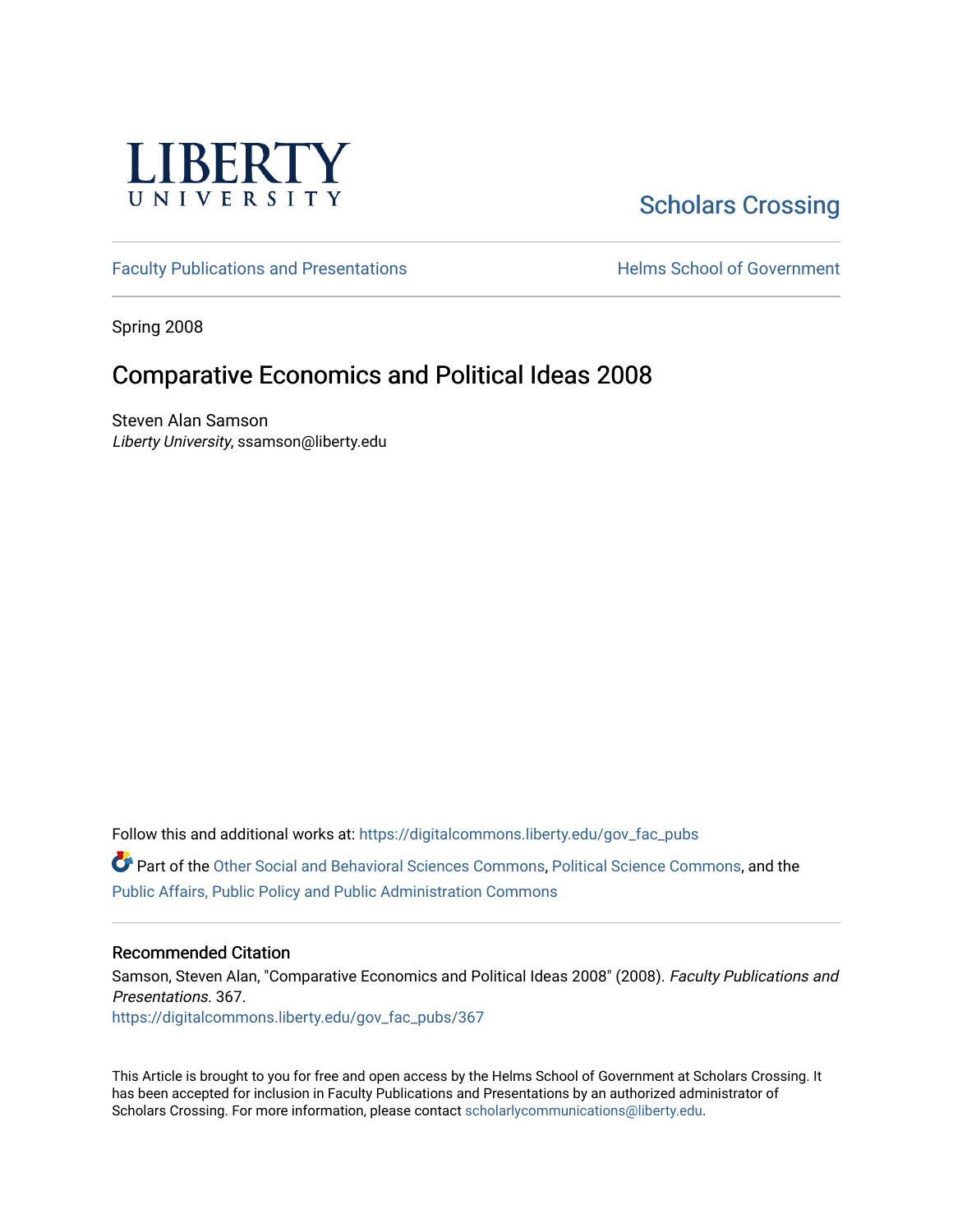#### **Syllabus for Comparative Economic and Political Ideas GOVT 430 – Spring 2008 Dr. Steven Alan Samson Liberty University Helms School of Government**

**I. Course Description** A comparison of capitalism, socialism and communism, emphasizing the ideas and ideologies that are struggling today across the world. Special attention will be given to selected European and American political, economic, and cultural theorists.

In many ways, this course builds on GOVT 490, which focuses on the close reading of texts (Dialectic). This course continues in the same vein but also adds the last dimension of the Trivium, Rhetoric, in which the focus shifts to independent research, presentation, and writing as well as collaborative efforts that involve critical evaluation and the discussion of readings and papers. A more appropriate title for the course would be Ideas Have Consequences, the title of one of the founding works of American conservatism by Richard M. Weaver.

- **II. Rationale** This course directly supports Aims 1-11 of the Liberty University Statement of Purpose.
- **III. Prerequisite** GOVT 200 or GOVT 220; GOVT 490 is strongly recommended.

#### **IV. Materials List**

#### **Purchase:**

Piereson, James. Camelot and the Cultural Revolution [P] Samson, Steven Alan. Comparative Economic and Political Ideas [C] Schall, James V. Another Sort of Learning [A] Schumaker, Paul, et al. Great Ideas/Grand Schemes [G]

## **Reserve Desk (for research)**:

East, John P. The American Conservative Movement: The Philosophical Founders Nash. George H. The Conservative Intellectual Movement in America Since 1945 Panichas, George A., ed. Modern Age: The First Twenty-Five Years Schumaker, Paul, *et al.* Ideological Voices Scruton, Roger. Thinkers of the Left

## **Subscribe:**

Intercollegiate Studies Institute:

- A free subscription to the INTERCOLLEGIATE REVIEW

- One year free of NATIONAL REVIEW DIGITAL

- Plus your choice of one year free of either MODERN AGE or UNIVERSITY BOOKMAN (which are two of ISI's other journals).

<https://secure.isi.org/isi/memupdate.aspx?option=1&promo=nro&referid=20-4662-76513>

## **Websites:**

Murphey, Dwight D. <http://www.dwightmurphey-collectedwritings.info/>

#### Periodicals

[www.amconmag.com](http://www.amconmag.com/) (Pat Buchanan: Old Right) <http://www.commentarymagazine.com/> (John Podhoretz: Jewish, neo-conservative) <http://www.firstthings.com/>(Richard John Neuhaus: Catholic conservative)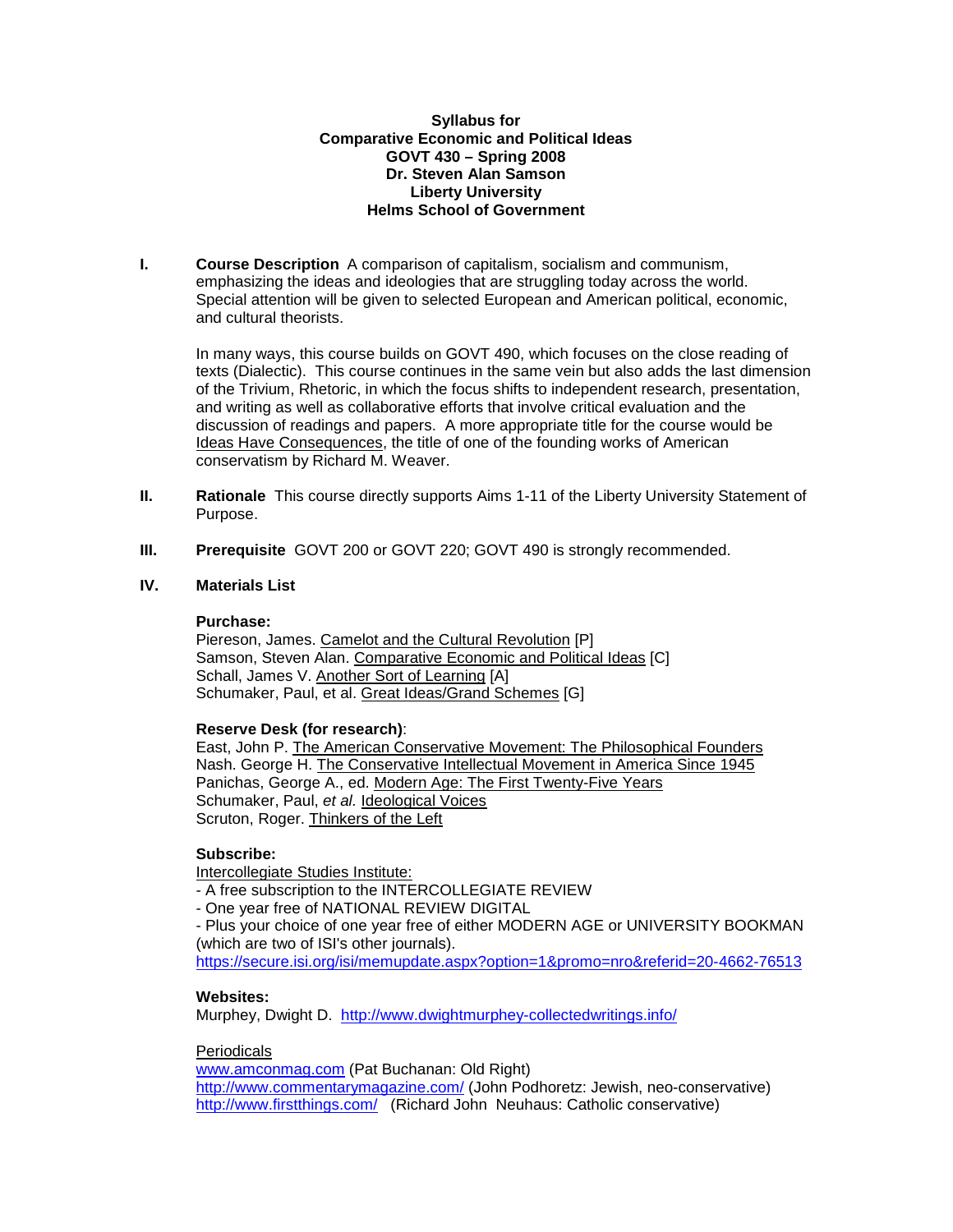<http://www.humanevents.com/> (conservative political news weekly) <http://www.nationalreview.com/> (William F. Buckley, Jr.: conservative) <http://www.hoover.org/publications/policyreview> (Hoover Institution: Policy Review) <http://home.wi.rr.com/rickgardiner/primarysources.htm> (Rick Gardiner) <http://www.tnr.com/> (The New Republic: liberal) <http://www.touchstonemag.com/> (Touchstone: A Journal of Mere Christianity) <http://www.townhall.com/> (comprehensive site for conservative policy and politics) <http://www.kirkcenter.org/index.php/bookman/> (Russell Kirk: University Bookman) <http://www.weeklystandard.com/> (William Kristol, Fred Barnes: neo-conservative)

#### **V. Course Objectives**

- 1. The student will be exposed to a variety of concepts and social science approaches to the study of economic and political ideas.
- 2. The student will learn how to identify, analyze and evaluate the presuppositional bases of modern economic and political ideas and ideologies.
- 3. The student will thereby become better equipped to understand, participate in, and evaluate domestic and international political processes.

#### **VI. Graded Requirements and Options**

- 1. **Readings** Each student is responsible for completing reading assignments **prior** to class and should keep a loose leaf notebook of class materials.
- 2. **Class Participation** is an essential part of class. Textbook chapters, collateral readings, and current events will be the subject of class commentary and discussions. **All electronic devices are to be left off during class unless otherwise specifically permitted.**
- 3. **Tests** Students will be tested on the lecture and reading material through a series of four tests (each of which represents 15% of the grade) that are to be taken at the scheduled time. The final exam (15%) will be a comprehensive take-home essay and short answer test due on the scheduled final exam date. Except for excused absences due to university-sponsored events, they must be taken in class at the scheduled time. Other arrangements must be made **in advance** for these exceptions. Students who will be absent due to illness, family emergency, or some university sponsored activity must notify the professor by email **before the test**. Students are eligible only for one make-up test and one substitute test at the end of the term.
- 4. **Term Paper** Each student will be responsible for, first, writing a 10-15 page term paper that reviews a key work of a modern economic or political thinker (with an annotated bibliography of at least fifteen primary and secondary sources by or about the thinker); and, second, presenting to the class a biographical sketch and an overview of the key work. The paper and presentation represent 25% of the grade.
- 5. **Procedure for Preparing and Presenting the Term Paper**: If any students wish to pool their interests and resources, I would encourage them to develop group projects. Two suggestions come immediately to mind. First, using J. Budziszewski's Evangelicals in the Public Square, you may select and read a key work by one of the four thinkers featured in the book: Carl F. H. Henry (*The Uneasy Conscience of Modern Fundamentalism*), Abraham Kuyper (*The Stone Lectures: Calvinism in Politics*), Francis Schaeffer (*A Christian Manifesto*), and John Howard Yoder (*The Politics of Jesus*). Alternatively, you may focus on a thinkers, such as Roger Scruton (*A Political Philosophy, The Meaning of Conservatism*, *Gentle Regrets*), René Girard (*I See Satan Fall Like Lightning*, *The Scapegoat*), Russell Kirk (*The Conservative Constitution*, *The Sword of Imagination*), Erik von Kuehnelt-Leddihn (*Leftism*, *Liberty or Equality*, *The*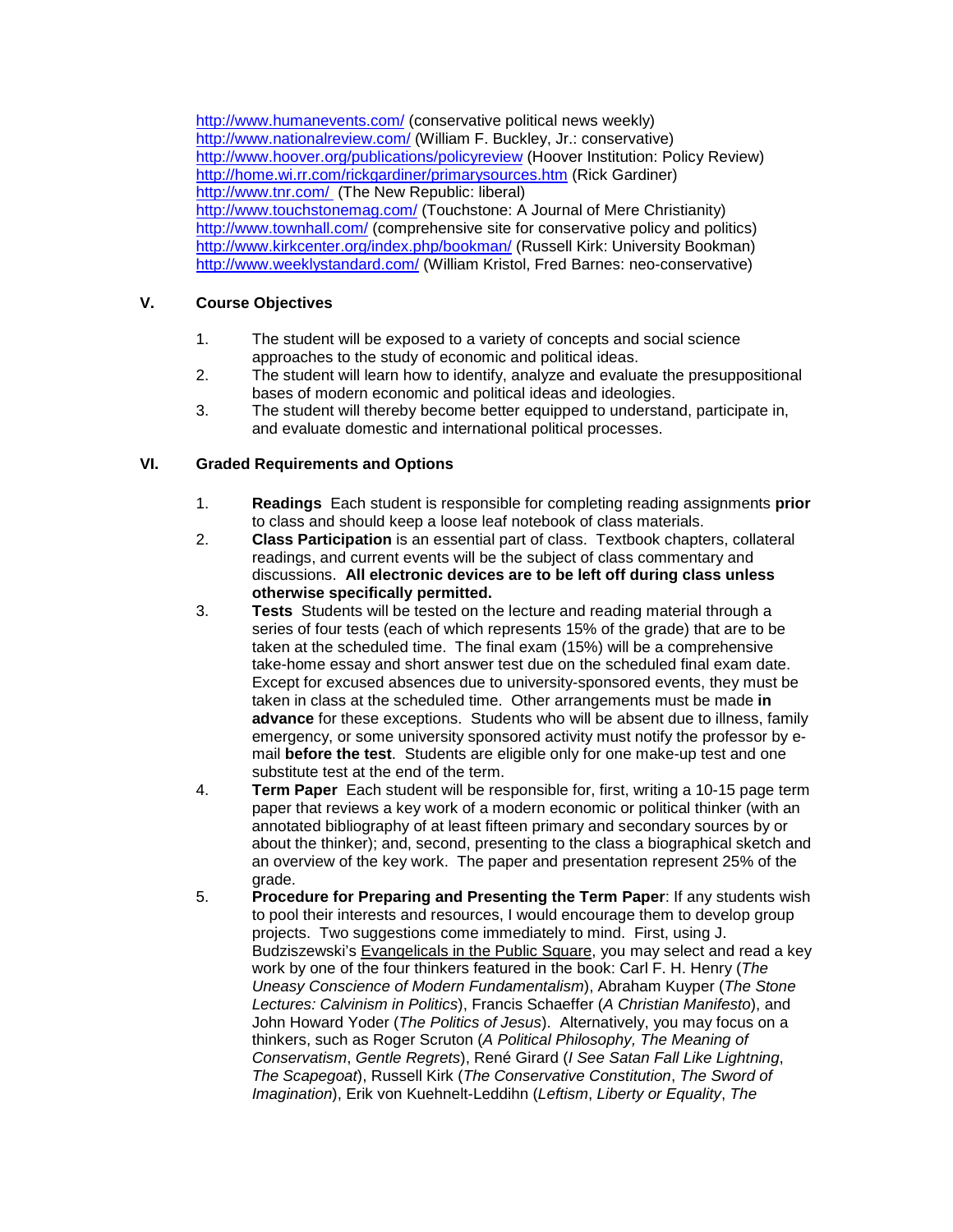*Timeless Christian*) James V. Schall (*The Order of Things*, *The Regensburg Lecture*, *On the Unseriousness of Human Affairs*), or Pierre Manent (*A World Without Nations?*, *Modernity and Its Discontents*) . Each student will be expected to read biographical material and make presentations on separate works by or about the author. As a third option, individual projects are also welcomed. Two collections of reviews of conservative thinkers worth perusing are Reading the Right Books (2007), edited by Lee Edwards (Heritage Foundation), and The Conservative Bookshelf (2005) by Chilton Williamson, Jr. In addition, there is also a collaborative dimension to this assignment that will involve at least two other class members. First, each must read and critique at least two papers written by fellow class members, checking them for grammar, spelling, and content. Second, each must serve as a reader/discussant on two papers and be prepared to make substantive comments on at least one paper that is being presented. Where a group of students collaborate on one thinker, it would be appropriate to have a panel discussion. Panels will follow after individual presentations because, in such cases, more than one day is likely to be required. By Friday, **February 12**, when choices should be made, the class should already be familiar with short works by several of these thinkers. For the body of the paper, only one person may be assigned to one key work on a first come, first served basis. Furthermore, no key work should be less than 100 pages in length and no key work should be used as a textbook at Liberty University. Three copies of a typed, 4-6 page abstract or summary (the first draft) should be completed and turned in to the professor by Friday, **March 7**, along with primary and secondary source references (your initial bibliography). Please use the Chicago Manual of Style, which is available on-line as well as on Microsoft Outlook 2007.

- 6. The **Final Paper** should include an annotated bibliography with a minimum of fifteen entries (at least six of them books). It should also include both primary and secondary sources. Please identify by call number which of these works are available in the library. Please also identify those sources which are available on internet. Three hard or soft copies of the final draft of the paper should be given to the professor and reader/discussants by Monday, **April 7**. These should be critiqued and returned by the reader/discussants by Friday, **April 11** (hard-copy or e-mail). Three hard copies of the final paper are to be turned in to the professor and the reader/ discussants by Monday, **April 14**. Presentations and panel discussions take up the last three weeks of class. During the research and writing phase of the course, we will not always assemble for class, but progress reports and other communication via Blackboard or in class are strongly encouraged. Each presenter will have 15-18 minutes of class time. The discussant will have 5 minutes.
- 7. **Notebooks** will be available on several notable figures, including Roger Scruton, Pierre Manent, Fjordman, Francis Fukuyama, René Girard, Samuel P. Huntington, Erik von Kuehnelt-Leddihn, James Kurth, Peter Augustine Lawler, Bernard Lewis, Kenneth R. Minogue, James V. Schall, Spengler, and an assortment of others.

#### **Suggested Thinkers and Books (More in the Bibliography)**

Barzun, Jacques. From Dawn to Decadence: From 1500 to the Present (2000) Bénéton, Philippe. Equality by Default (2004) Bloom, Allan. The Closing of the American Mind (1987) Brown, Harold O. J. The Sensate Culture (1996) Buckley, William F., Jr. God and Man at Yale (1951) Bukovsky, Vladimir. To Build a Castle: My Life as a Dissenter (1978) Budziszewski, J. Evangelicals in the Public Square (2006) Burgess, John W. Recent Changes in American Constitutional Theory (1923) Burnham, James. Suicide of the West (1964)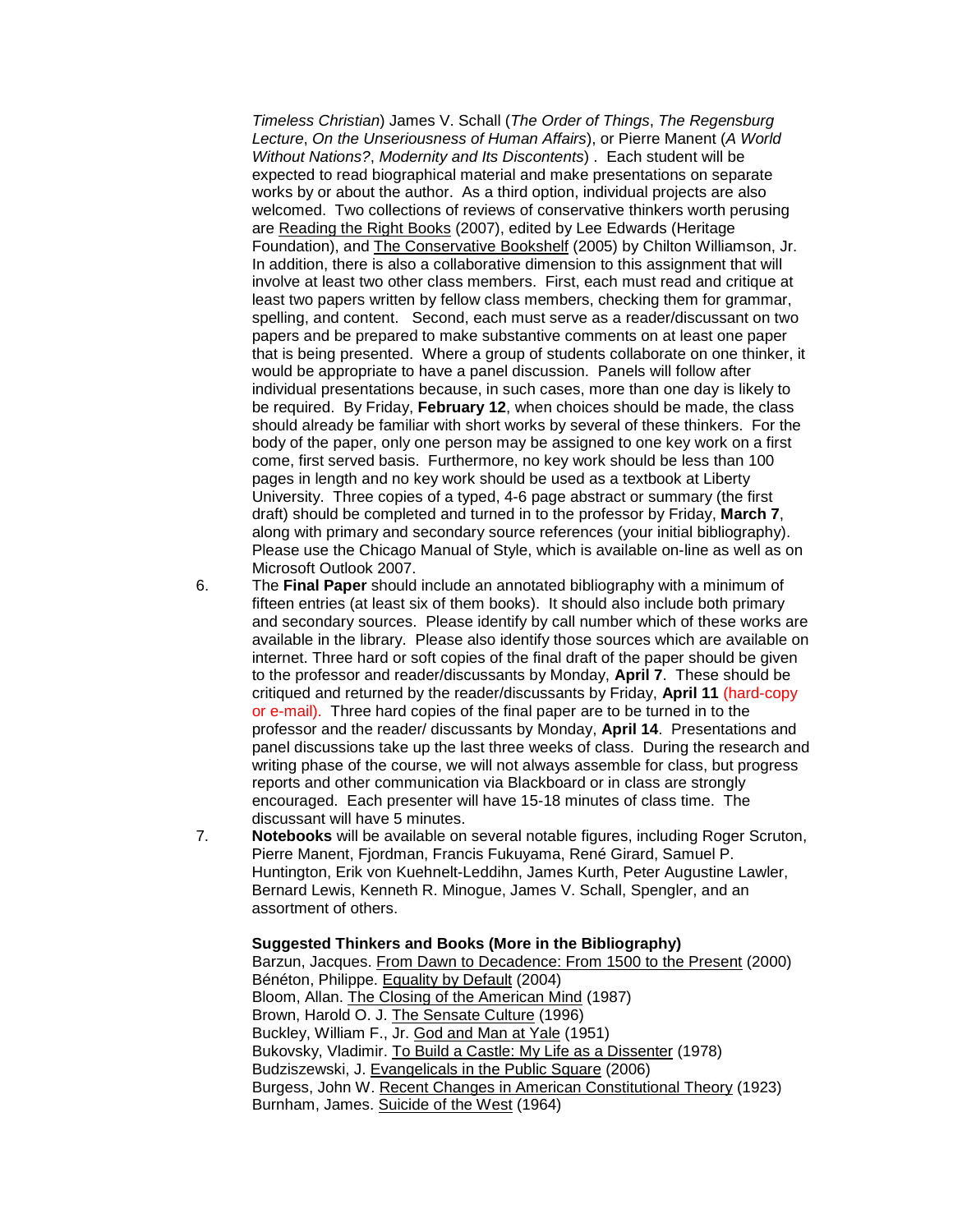Codevilla, Angelo. No Victory, No Peace (2005)

Federici, Michael P. Eric Voegelin (2002)

Finkielkraut, Alain. In the Name of Humanity (2000)

Girard, René. The Girard Reader (1996)

<http://www.cbc.ca/ideas/features/girard/>

Harris, Lee. The Suicide of Reason (2007)

Hastings, Adrian. The Construction of Nationhood (1997)

Hayek, F. A., The Road to Serfdom (1944) or The Constitution of Liberty (1960) Hebden Taylor, E. L. (Stacey). The New Legality (1967)

<http://www.contra-mundum.org/books/NewLegality.pdf> <http://www.allofliferedeemed.co.uk/hebdentaylor.htm>

Hoffer, Eric. The True Believer (1951)

Kirk, Russell. The Sword of Imagination (1995) or The Conservative Mind (1953) Kuehnelt-Leddihn, Erik von. Leftism (1974) or The Timeless Christian (1976)

[http://www.geocities.com/wuestenpauli/opapa\\_neu/opapa\\_start.htm](http://www.geocities.com/wuestenpauli/opapa_neu/opapa_start.htm)

Lawler, Peter Augustine. Aliens in America (2002) or Stuck with Virtue (2005) Lewis, C. S. The Abolition of Man (1947) **and** That Hideous Strength (1946)

Machen, J. Gresham. Christianity and Liberalism (1923)

[http://www.biblebelievers.com/machen/machen\\_introduction.html](http://www.biblebelievers.com/machen/machen_introduction.html)

Mahoney, Daniel J. Aleksandr Solzhenitsyn (2001)

Manent, Pierre. The City of Man or Modern Liberty and Its Discontents (1998)

Milosz, Czeslaw. The Captive Mind (1953)

Nisbet, Robert. The Quest for Community (1952)

Ortega y Gasset, José, The Revolt of the Masses (1930)

Roepke, Wilhelm. A Humane Economy (1960)

Rosenstock-Huessy, Eugen. The Christian Future (1946) or I Am an Impure Thinker (1970)

<http://www.valley.net/~transnat/erh.html>

Schall, James V. The Order of Things (2007) <http://www.morec.com/schall/recent.htm>

Scruton, Roger. The Meaning of Conservatism (2001), or An Intelligent Person's Guide to Culture (2000), or Gentle Regrets (2005) <http://www.roger-scruton.com/>

Sowell, Thomas. The Vision of the Anointed (1996) or A Man of Letters (2007)

Toledano, Ralph de. Cry Havoc! The Great American Bring-down and How It Happened (2006)

Voegelin, Eric. The New Science of Politics (1952)

[http://www.artsci.lsu.edu/voegelin/EV/EV\\_2\\_dtf.htm](http://www.artsci.lsu.edu/voegelin/EV/EV_2_dtf.htm)

Weaver, Richard. Ideas Have Consequences (1948).

- 8. The grading scale is 100-90=A, 89-80=B, 79-70=C, 69-60=D, 59 and below=F.
- **VII. Attendance** Students are expected to arrive **on time** for every class meeting. Students who are absent due to illness or emergency should notify the professor prior to class or soon afterward. Excused absences include participation in university-sponsored events, serious illness (if accompanied by a physician's note), or a family emergency. **Three unexcused absences will result in lowering the grade**. **Six unexcused absences will result in an F or FN. Prolonged absences for any reason will generally result in a withdrawal or a failing grade.** Anyone who expects to remain enrolled in the class must grace us with his or her physical presence or else maintain regular e-mail contact with the professor during any period of absence. Persistent tardiness will also have a detrimental effect on grades.
- **VIII. Dress Code** Observe the Liberty Way. Students who are not in appropriate campus attire will **not** be admitted to class. Caps will **not** be worn in class. Other than drinks, there will be **no** eating or chewing gum in the classroom.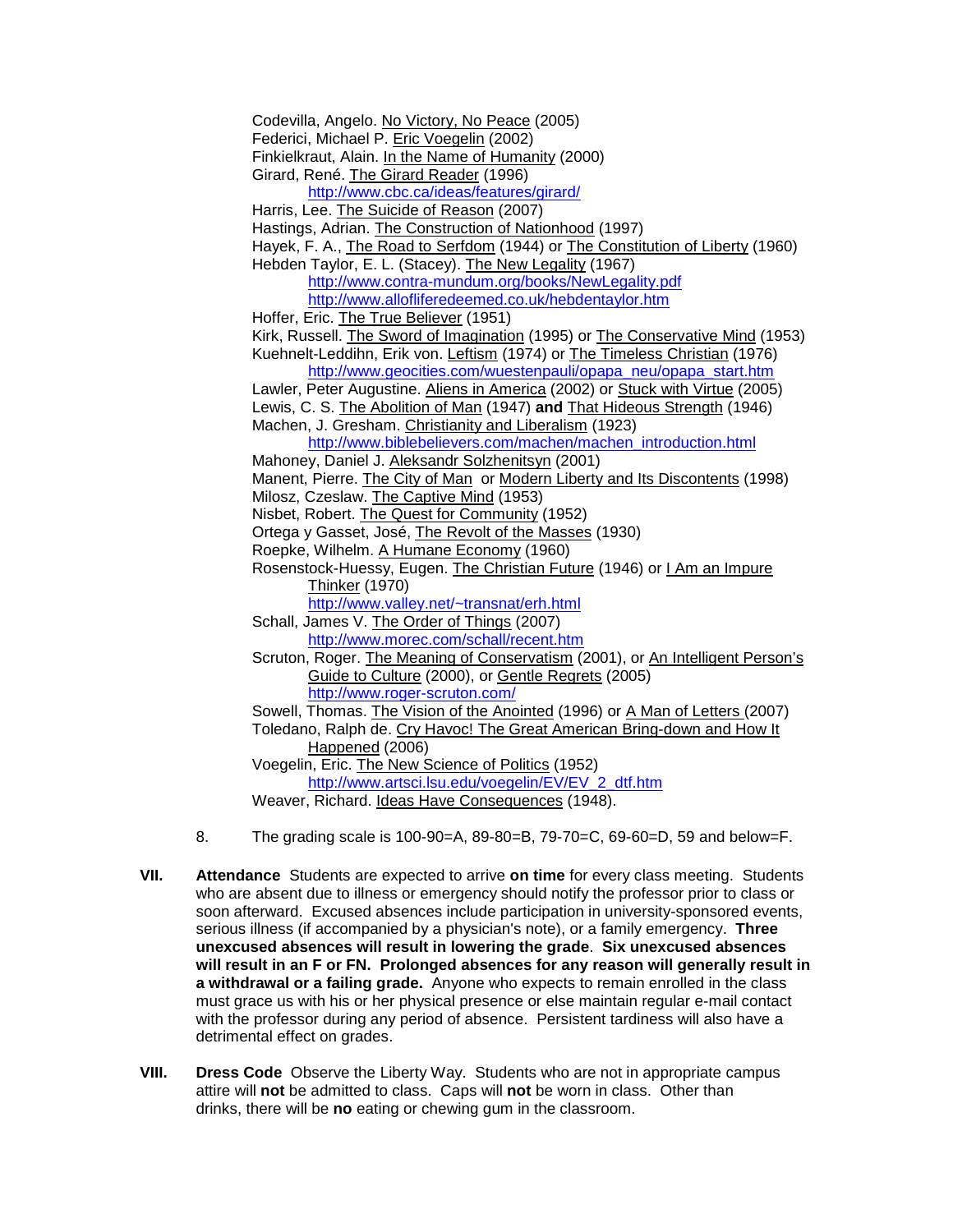#### **IX. School Policies**

#### Plagiarism and Multiple Submissions of Papers:

Plagiarism is a serious offense and utilizing the work of others without proper citation is a clear violation of University policy. However, no clear directive has been established within the Helms School of Government as to the permissibility of a student submitting substantially the same paper to satisfy writing requirements in different courses. Effective spring 2007, any writing assignment required for a Helms School of Government course must be an original composition drafted specifically for the individual course. When a course requirement in an upper division course builds upon a previously researched topic, and the student desires to utilize his/her prior submission as a foundational document for the new course assignment, he/she may bring a copy of the previous paper to the current professor. The professor will review with the student the additional research and writing elements needed to complete the current assignment without violating this policy.

#### Christian Service:

For those students not already involved in Christian Service, see the professor for details and other information if interested.

Disabilities :

Students with a documented disability may contact the Office of Disability Academic Support (ODAS) in TE 127 for arrangements for academic accommodations.

#### **X. Office Location, Phone, E-Mail, Hours**

Helms School of Government, SLAB 133 Phone: 434-592-3689 E-Mail: [ssamson@liberty.edu](mailto:ssamson@liberty.edu) Hours: MWF 8:50-10:00, 14:55-15:45; R 1-5; and by appointment

## **CLASS SCHEDULE**

(Subject to Revision)

#### **Preliminary Readings**

Before the first day, please read Dorothy Sayers's "The Lost Tools of Learning." Several websites carry it and several books have anthologized it. You may use the following if you wish:

[http://www.classicalhomeschooling.com/html/lost\\_tools\\_of\\_learning.html](http://www.classicalhomeschooling.com/html/lost_tools_of_learning.html)

I recommend two other readings to establish the major themes of the course: the first chapter of Hilaire Belloc's The Great Heresies and, from a different angle but to much the same purpose, a short piece by Lee Harris on the Islamist challenge to western civilization.

Please also start reading Another Sort of Learning by James V. Schall, especially the preface, chapters 1-3, and then chapters 8-9, which will be discussed the first day of class. Father Schall has told me that chapter 18 is a favorite with students. His website, which is worth perusing, is at <http://www.georgetown.edu/faculty/schallj/>

I may from time to time add or delete a short reading. I hope that we will have an opportunity to discuss a reading from Intercollegiate Review later in the term. Be sure to immediately request your free subscription at Intercollegiate Studies Institute:

- A free subscription to the INTERCOLLEGIATE REVIEW

- One year free of NATIONAL REVIEW DIGITAL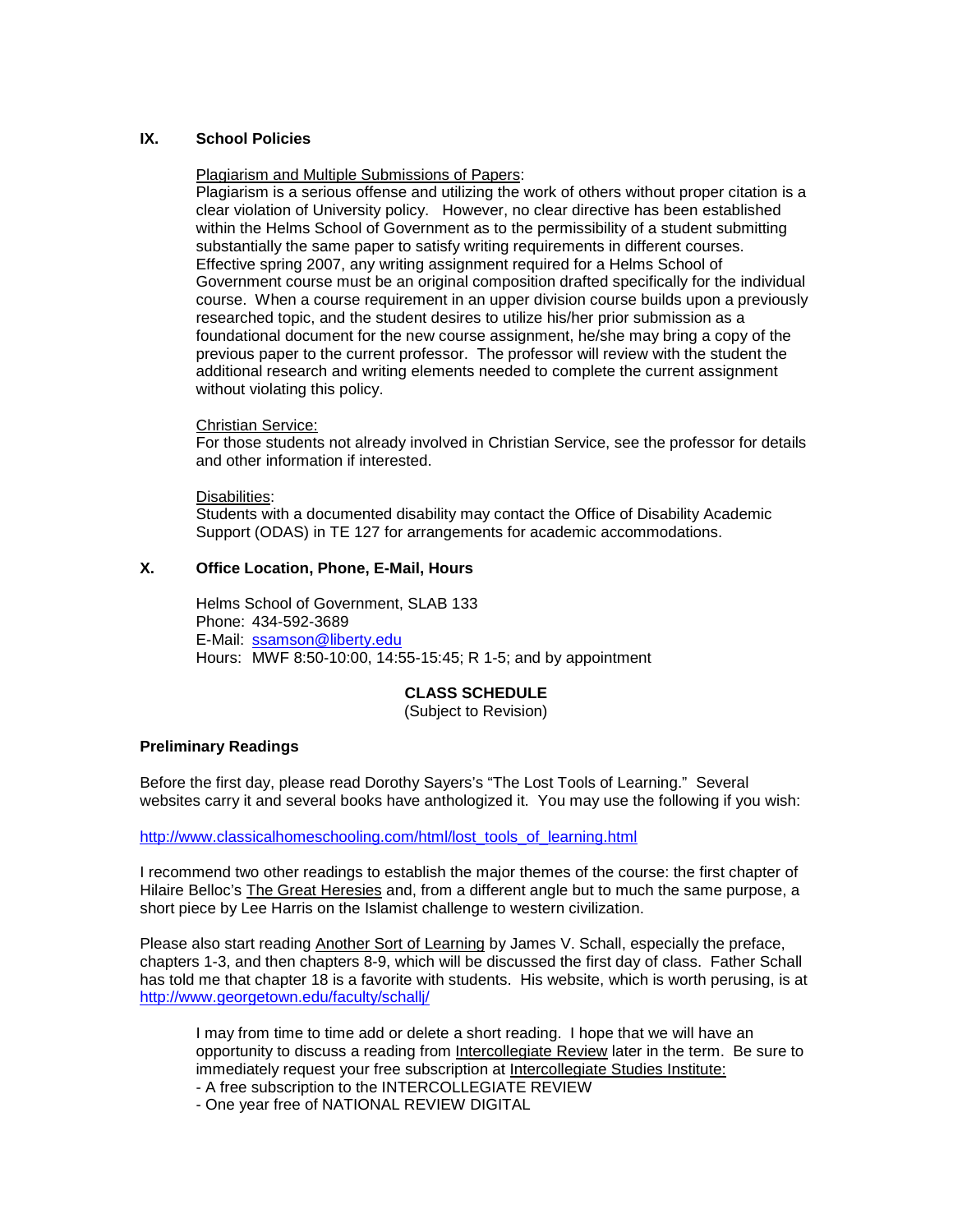- Plus your choice of one year free of either MODERN AGE or UNIVERSITY BOOKMAN (which are two of ISI's other journals). <https://secure.isi.org/isi/memupdate.aspx?option=1&promo=nro&referid=20-4662-76513>

In chapter 3, Father Schall writes about "What a Student Owes His Teacher." In Humanitas, I wrote about what I owe one of my teachers: [http://www.nhinet.org/samson15-2.pdf.](http://www.nhinet.org/samson15-2.pdf) Other pieces on education that I recommend are "Students," the chapter that opens Allan Bloom's The Closing of the American Mind (1987), and "To a Young Man Who -" in Jacques Barzun's Teacher in America (1945). Barzun's career has now spanned more the eight decades. Centennial tributes to him may be seen at [http://barzuncentennial.murphywong.net/.](http://barzuncentennial.murphywong.net/) The one by John Lukacs gets right to the point. I also recommend the tributes by Herbert London, Ralph de Toledano (who is represented in the book list above), Carl Schorske, Edward Oakes, and Irving Louis Horowitz. Barzun's From Dawn to Decadence is an intellectual feast. If any one or two or more of you wish to take it on, I will be happy to work with you.

If there is sufficient demand, I will have a workbook printed up before we start with the main textbook. It will include outlines and shorter readings that will otherwise have to be placed on Blackboard, such as "The Alma Mater and the Necktie" from Philippe Bénéton's Equality by Default.

**Collateral**: Dorothy Sayers, Steven Samson, and Roger Scruton:

<http://www.gbt.org/text/sayers.html> [www.contra-mundum.org/cm/features/12\\_models.pdf](http://www.contra-mundum.org/cm/features/12_models.pdf) <http://www.azure.org.il/include/print.php?id=485>

#### **January**

James Stoner, "The Timeliness and Timelessness of Magna Carta" <http://www.firstprinciplesjournal.com/articles.aspx?article=1307&theme=home&loc=b>

| Mon.            | 14 | Introduction; James V. Schall; A. 8-9                                           |
|-----------------|----|---------------------------------------------------------------------------------|
|                 |    | http://www.ignatiusinsight.com/features2008/schall_sainteducation_jan08.asp     |
| Wed.            | 16 | A.10-11                                                                         |
| Fri             | 18 | A.14, 20                                                                        |
| Mon.            | 21 | Benedict XVI: The Regensburg Lecture                                            |
|                 |    | http://www.zenit.org/article-16955?I=english                                    |
|                 |    | James V. Schall: http://www.zenit.org/article-17818?I=english                   |
| Wed.            | 23 | G. 1; Handout: Erik von Kuehnelt-Leddihn, Leftism Revisited, chapters 1-4       |
|                 |    | <b>Collateral: James Lewis</b>                                                  |
|                 |    | http://www.americanthinker.com/2008/01/hillarys_oedipal_problem.html            |
| Fri.            | 25 | G. 1; René Girard: The Scapegoat, ch. 1 (workbook)                              |
|                 |    | La Fontaine: http://www.pbase.com/dlcmh/the animals sick of the plaque          |
|                 |    | Daniel Pipes: http://www.danielpipes.org/article/5412                           |
| Mon.            | 28 | G. 2; John Hallowell (Handout); C. 51-58 Modern Roots and Classical Liberalism; |
|                 |    | Murphey on "Classical Liberalism."                                              |
|                 |    | http://www.dwightmurphey-collectedwritings.info/unpublished/unpub3.htm          |
| Wed.            | 30 | G. 2; Hayek: www.jim.com/hayek.htm (Reader's Digest version),                   |
|                 |    | www.mises.org/TRTS.htm                                                          |
| <b>February</b> |    |                                                                                 |
| Fri.            |    | <b>RESEARCH DAY; Megan McArdle and Roundtable</b>                               |
|                 |    | http://www.theatlantic.com/doc/200801/aging-boomers                             |
|                 |    | http://www.theatlantic.com/doc/200801u/boomer-retirement-roundtable             |
| Mon.            | 4  | G. 3; Murphey on "The Varieties of Conservatism;" Spengler:                     |
|                 |    | http://www.firstthings.com/article.php3?id article=6040                         |
| Wed.            | 6  | G. 3; Roger Scruton:                                                            |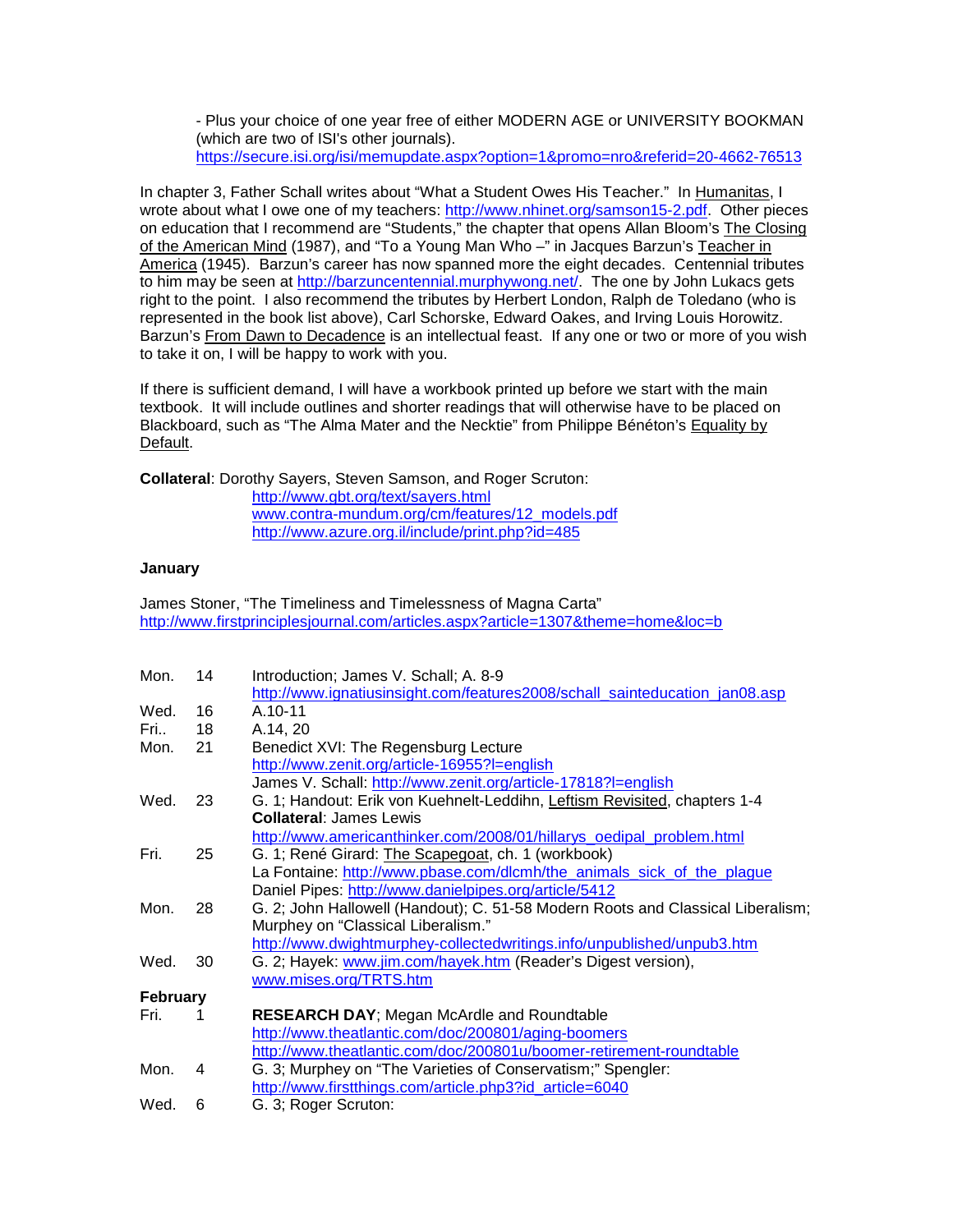|              |    | http://www.orthodoxytoday.org/articles6/ScrutonConservative.php                                           |
|--------------|----|-----------------------------------------------------------------------------------------------------------|
|              |    | Suggested: Read two items from the latest University Bookman                                              |
|              |    | http://www.kirkcenter.org/index.php/bookman/                                                              |
| Fri.         | 8  | G. 4; Murphey on "Romanticism;" C. 58-64 Anarchism/Libertarianism                                         |
| Mon.         | 11 | G. 4; Roger Scruton, "Rousseau and the Origins of Liberalism" (Handout);                                  |
|              |    | <b>Rod Dreher</b>                                                                                         |
|              |    | http://blog.beliefnet.com/crunchycon/2008/02/family-and-civilization.html                                 |
| Wed.         | 13 | G. 5; Murphey on "Socialism;" Ben Stein (trailer for "Expelled"):                                         |
|              |    | http://www.expelledthemovie.com/playgroundvideo3.swf                                                      |
|              |    | FIRST TEST: G. 1-3; Murphey                                                                               |
| Fri.         | 15 | G. 5; C. 64-68 Marxism/Communism; Whittaker Chambers; PAPER TOPIC DUE                                     |
|              |    | www.law.umkc.edu/faculty/projects/ftrials/hiss/ chambersletter.html                                       |
|              | 18 | G. 6; Ralph de Toledano (Handout)                                                                         |
| Mon.         |    |                                                                                                           |
|              |    | FIRST ESSAY AND SHORT ANSWER TEST: Sayers, Schall, Benedict,                                              |
|              |    | Kuehnelt-Leddihn, Girard, Hallowell and Comparisons, Hayek and Comparisons,                               |
|              |    | C. Classical Liberalism, Conservatism, Spengler, Scruton                                                  |
| Wed.         | 20 | G. 6-7; Murphey on "National Socialism;" Wilhelm Roepke, "Robbing Peter to                                |
|              |    | Pay Paul" (Handout)                                                                                       |
| Fri.         | 22 | G. 7; C. 66-73 Fascism and Eugenics; Gene Veith on Fascism (Handout)                                      |
| Mon.         | 25 | G. 8 (pp. 237-45, 257-66, 275-82); Murphey on "Modern Liberalism;"                                        |
|              |    | C. 73-74 Contemporary Liberalism; James Hitchcock:                                                        |
|              |    | http://www.freerepublic.com/focus/f-news/1094110/posts                                                    |
| Wed.         | 27 | G., 8; Fyodor Dostoevsky: http://www.tameri.com/csw/exist/dostgi.html                                     |
| Fri.         | 29 | G. 9 (pp. 284-98, 302-312, 317-19); C. 74-78 Democratic Socialism; Optional:                              |
|              |    | Dostoevsky, "Rebellion"                                                                                   |
|              |    | http://www.ccel.org/ccel/dostoevsky/karamozov/files/book05/chapter04.html                                 |
|              |    | <b>SECOND TEST: G. 4-6; Murphey</b>                                                                       |
| <b>March</b> |    |                                                                                                           |
| Mon.         | 3  | Aleksandr Solzhenitsyn                                                                                    |
|              |    |                                                                                                           |
|              |    | http://www.columbia.edu/cu/augustine/arch/solzhenitsyn/harvard1978.html                                   |
| Wed.         | 5  | G. 10; Robert P. George; Contemporary Conservative/Christian 78-81                                        |
|              |    | http://www.firstthings.com/article.php3?id_article=6101                                                   |
| Fri.         | 7  | G. 10; Encore: Scruton's "Rousseau and the Origins of Liberalism;" Illustration:                          |
|              |    | http://www.worldnetdaily.com/index.php?fa=PAGE.view&pageId=57679                                          |
|              |    | <b>FIRST DRAFT DUE</b>                                                                                    |
| Mon.         | 10 |                                                                                                           |
|              |    | G. 11; Spengler: http://www.atimes.com/atimes/Front_Page/JB12Aa02.html                                    |
|              |    | Lee Harris: http://www.hoover.org/publications/policyreview/3459646.html                                  |
|              |    | SECOND ESSAY AND SHORT ANSWER EXAM: McCardle and Roundtable,                                              |
|              |    | Spengler, Scruton, Chambers, Toledano, Roepke, Veith, Hitchcock, Dostoevsky,                              |
|              |    | Solzhenitsyn; George; C. Anarchism/Libertarianism, Marxism/Communism,                                     |
|              |    | Fascism and Eugenics, Contemporary Liberalism, Democratic Socialism                                       |
| Wed.         | 12 | G. 11; Walter Laqueur, James V. Schall (Handout), and Spengler                                            |
|              |    | http://blog.oup.com/2006/10/the origins of 2/                                                             |
|              |    | http://www.atimes.com/atimes/Middle_East/JC11Ak04.html                                                    |
| Fri.         | 14 | Lee Harris, Suicide of Reason, pp. 228-37.                                                                |
|              |    | <b>FIRST DRAFTS RETURNED</b>                                                                              |
| Mon.         | 17 | <b>SPRING BREAK</b>                                                                                       |
| Wed.         | 19 | <b>SPRING BREAK</b>                                                                                       |
| Fri.         | 21 | <b>SPRING BREAK</b>                                                                                       |
| Mon.         | 24 | <b>EASTER BREAK</b>                                                                                       |
| Wed.         | 26 | G. 12; Roger Scruton, "A Righter Shade of Green" (Handout); John R. Christy,                              |
|              |    | "What We Don't Know About Climate Change" (Handout); READERS AND                                          |
|              |    | <b>DISCUSSANTS CHOSEN</b>                                                                                 |
| Fri.         | 28 | G. 13; Jean Bethke Elshtain:                                                                              |
| Mon.         | 31 | http://www.homileticsonline.com/subscriber/interviews/elshtain.asp<br><b>THIRD TEST: G. 7-10; Murphey</b> |